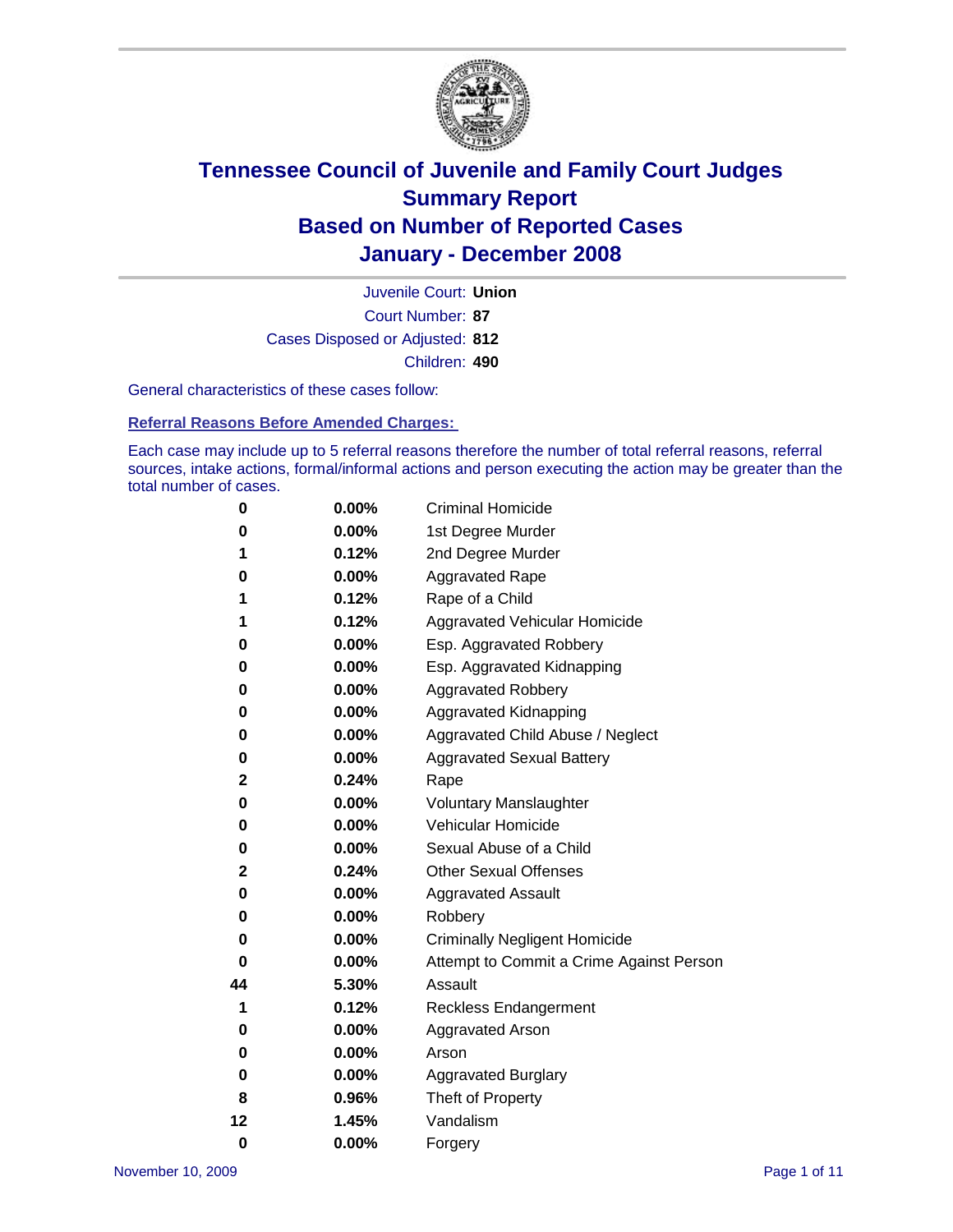

Court Number: **87** Juvenile Court: **Union** Cases Disposed or Adjusted: **812** Children: **490**

#### **Referral Reasons Before Amended Charges:**

Each case may include up to 5 referral reasons therefore the number of total referral reasons, referral sources, intake actions, formal/informal actions and person executing the action may be greater than the total number of cases.

| 0  | 0.00% | <b>Worthless Checks</b>                                     |
|----|-------|-------------------------------------------------------------|
| 0  | 0.00% | Illegal Possession / Fraudulent Use of Credit / Debit Cards |
| 2  | 0.24% | <b>Burglary</b>                                             |
| 0  | 0.00% | Unauthorized Use of a Vehicle                               |
| 0  | 0.00% | <b>Cruelty to Animals</b>                                   |
| 1  | 0.12% | Sale of Controlled Substances                               |
| 3  | 0.36% | <b>Other Drug Offenses</b>                                  |
| 18 | 2.17% | <b>Possession of Controlled Substances</b>                  |
| 0  | 0.00% | <b>Criminal Attempt</b>                                     |
| 4  | 0.48% | Carrying Weapons on School Property                         |
| 0  | 0.00% | Unlawful Carrying / Possession of a Weapon                  |
| 2  | 0.24% | <b>Evading Arrest</b>                                       |
| 1  | 0.12% | Escape                                                      |
| 0  | 0.00% | Driving Under Influence (DUI)                               |
| 7  | 0.84% | Possession / Consumption of Alcohol                         |
| 1  | 0.12% | Resisting Stop, Frisk, Halt, Arrest or Search               |
| 0  | 0.00% | <b>Aggravated Criminal Trespass</b>                         |
| 0  | 0.00% | Harassment                                                  |
| 0  | 0.00% | Failure to Appear                                           |
| 5  | 0.60% | Filing a False Police Report                                |
| 0  | 0.00% | Criminal Impersonation                                      |
| 5  | 0.60% | <b>Disorderly Conduct</b>                                   |
| 3  | 0.36% | <b>Criminal Trespass</b>                                    |
| 0  | 0.00% | <b>Public Intoxication</b>                                  |
| 0  | 0.00% | Gambling                                                    |
| 29 | 3.49% | Traffic                                                     |
| 0  | 0.00% | <b>Local Ordinances</b>                                     |
| 0  | 0.00% | Violation of Wildlife Regulations                           |
| 0  | 0.00% | <b>Contempt of Court</b>                                    |
| 4  | 0.48% | Violation of Probation                                      |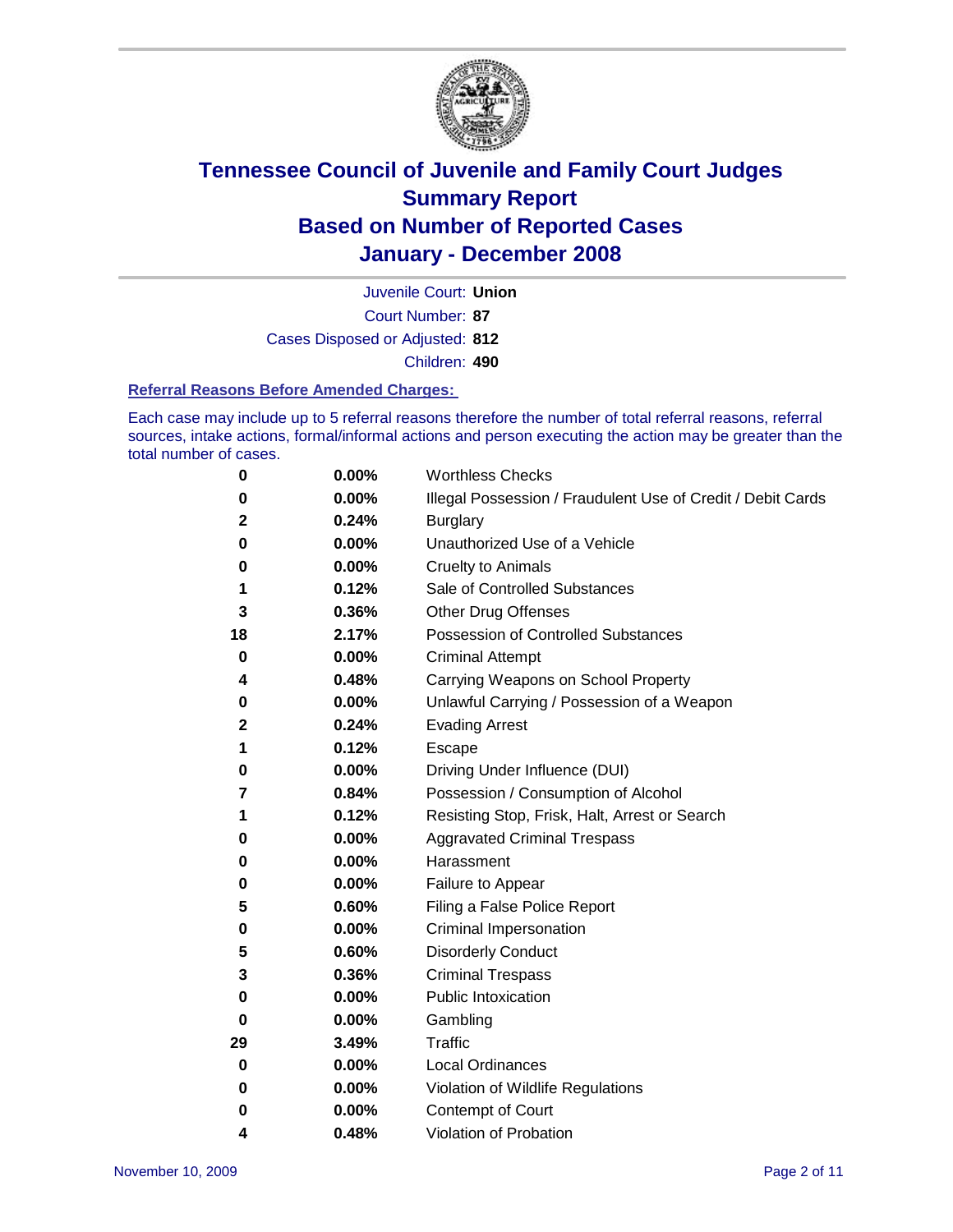

Court Number: **87** Juvenile Court: **Union** Cases Disposed or Adjusted: **812** Children: **490**

#### **Referral Reasons Before Amended Charges:**

Each case may include up to 5 referral reasons therefore the number of total referral reasons, referral sources, intake actions, formal/informal actions and person executing the action may be greater than the total number of cases.

| 0            | 0.00%    | Violation of Aftercare                |
|--------------|----------|---------------------------------------|
| 4            | 0.48%    | Unruly Behavior                       |
| 76           | 9.16%    | Truancy                               |
| $\mathbf 2$  | 0.24%    | In-State Runaway                      |
| 0            | $0.00\%$ | Out-of-State Runaway                  |
| 16           | 1.93%    | Possession of Tobacco Products        |
| 0            | 0.00%    | Violation of a Valid Court Order      |
| 0            | 0.00%    | Violation of Curfew                   |
| 0            | 0.00%    | Sexually Abused Child                 |
| $\bf{0}$     | $0.00\%$ | <b>Physically Abused Child</b>        |
| 6            | 0.72%    | Dependency / Neglect                  |
| $\mathbf{2}$ | 0.24%    | <b>Termination of Parental Rights</b> |
| 0            | $0.00\%$ | Violation of Pretrial Diversion       |
| 0            | $0.00\%$ | Violation of Informal Adjustment      |
| 288          | 34.70%   | <b>Judicial Review</b>                |
| $\bf{0}$     | 0.00%    | <b>Administrative Review</b>          |
| 132          | 15.90%   | <b>Foster Care Review</b>             |
| 109          | 13.13%   | Custody                               |
| 20           | 2.41%    | Visitation                            |
| $\mathbf{2}$ | 0.24%    | Paternity / Legitimation              |
| 1            | 0.12%    | <b>Child Support</b>                  |
| 0            | $0.00\%$ | <b>Request for Medical Treatment</b>  |
| 0            | 0.00%    | <b>Consent to Marry</b>               |
| 15           | 1.81%    | Other                                 |
| 830          | 100.00%  | <b>Total Referrals</b>                |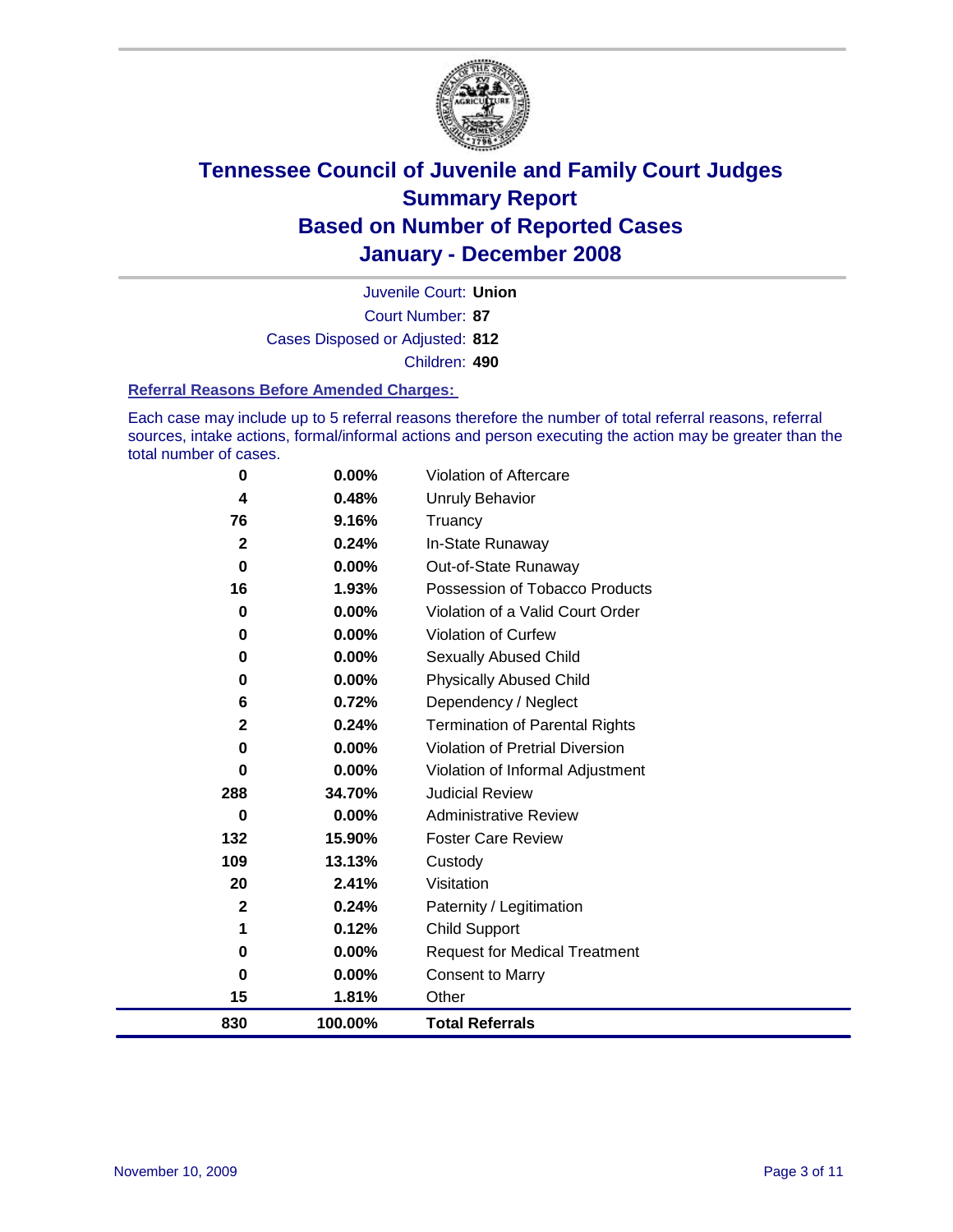

|                            |                                 | Juvenile Court: Union             |
|----------------------------|---------------------------------|-----------------------------------|
|                            |                                 | Court Number: 87                  |
|                            | Cases Disposed or Adjusted: 812 |                                   |
|                            |                                 | Children: 490                     |
| <b>Referral Sources: 1</b> |                                 |                                   |
| 186                        | 22.41%                          | Law Enforcement                   |
| 60                         | 7.23%                           | Parents                           |
| 42                         | 5.06%                           | <b>Relatives</b>                  |
| 0                          | $0.00\%$                        | Self                              |
| 106                        | 12.77%                          | School                            |
| 1                          | 0.12%                           | <b>CSA</b>                        |
| 166                        | 20.00%                          | <b>DCS</b>                        |
| 4                          | 0.48%                           | <b>Other State Department</b>     |
| 1                          | 0.12%                           | <b>District Attorney's Office</b> |
| 262                        | 31.57%                          | <b>Court Staff</b>                |
| 1                          | 0.12%                           | Social Agency                     |
| 0                          | $0.00\%$                        | <b>Other Court</b>                |
| 0                          | $0.00\%$                        | Victim                            |
| 0                          | $0.00\%$                        | Child & Parent                    |

| 830 | 100.00%  | <b>Total Referral Sources</b> |
|-----|----------|-------------------------------|
| 0   | $0.00\%$ | Other                         |
|     | 0.12%    | Unknown                       |
| 0   | $0.00\%$ | Hospital                      |

### **Age of Child at Referral: 2**

| 490 | 100.00%  | <b>Total Child Count</b> |
|-----|----------|--------------------------|
| 0   | $0.00\%$ | Unknown                  |
| 1   | 0.20%    | Ages 19 and Over         |
| 86  | 17.55%   | Ages 17 through 18       |
| 125 | 25.51%   | Ages 15 through 16       |
| 79  | 16.12%   | Ages 13 through 14       |
| 26  | 5.31%    | Ages 11 through 12       |
| 173 | 35.31%   | Ages 10 and Under        |

<sup>1</sup> If different than number of Referral Reasons (830), verify accuracy of your court's data.

<sup>2</sup> One child could be counted in multiple categories, verify accuracy of your court's data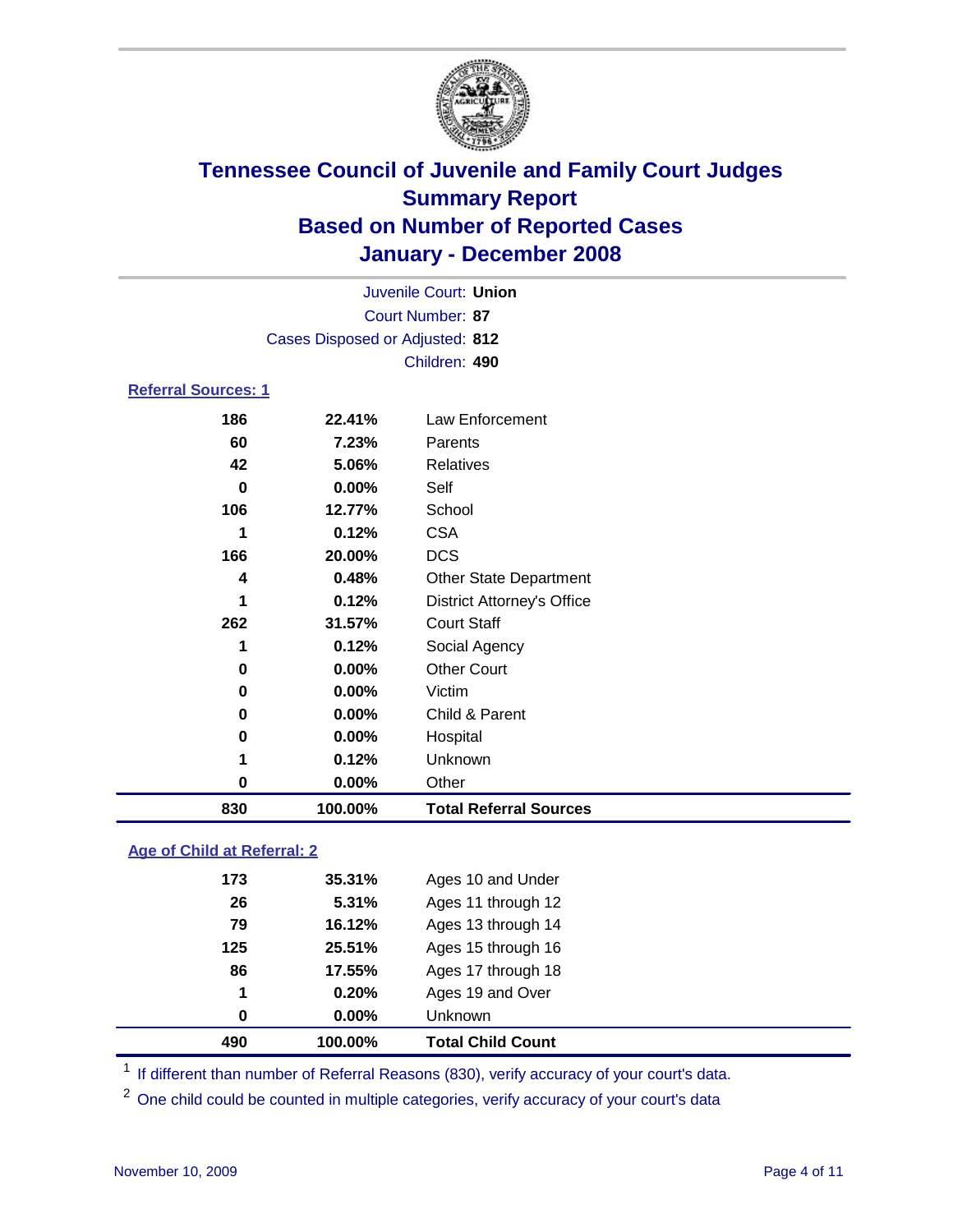

| Juvenile Court: Union                   |                                 |                          |  |  |  |
|-----------------------------------------|---------------------------------|--------------------------|--|--|--|
| Court Number: 87                        |                                 |                          |  |  |  |
|                                         | Cases Disposed or Adjusted: 812 |                          |  |  |  |
|                                         |                                 | Children: 490            |  |  |  |
| Sex of Child: 1                         |                                 |                          |  |  |  |
| 299                                     | 61.02%                          | Male                     |  |  |  |
| 191                                     | 38.98%                          | Female                   |  |  |  |
| $\bf{0}$                                | 0.00%                           | Unknown                  |  |  |  |
| 490                                     | 100.00%                         | <b>Total Child Count</b> |  |  |  |
| <b>Race of Child: 1</b>                 |                                 |                          |  |  |  |
| 489                                     | 99.80%                          | White                    |  |  |  |
| 1                                       | 0.20%                           | African American         |  |  |  |
| 0                                       | 0.00%                           | Native American          |  |  |  |
| 0                                       | 0.00%                           | Asian                    |  |  |  |
| $\mathbf 0$                             | 0.00%                           | Mixed                    |  |  |  |
| $\bf{0}$                                | 0.00%                           | Unknown                  |  |  |  |
| 490                                     | 100.00%                         | <b>Total Child Count</b> |  |  |  |
| <b>Hispanic Origin: 1</b>               |                                 |                          |  |  |  |
| $\mathbf{2}$                            | 0.41%                           | Yes                      |  |  |  |
| 488                                     | 99.59%                          | <b>No</b>                |  |  |  |
| 0                                       | 0.00%                           | Unknown                  |  |  |  |
| 490                                     | 100.00%                         | <b>Total Child Count</b> |  |  |  |
| <b>School Enrollment of Children: 1</b> |                                 |                          |  |  |  |
| 381                                     | 77.76%                          | Yes                      |  |  |  |
| 97                                      | 19.80%                          | No                       |  |  |  |
| 12                                      | 2.45%                           | Unknown                  |  |  |  |
| 490                                     | 100.00%                         | <b>Total Child Count</b> |  |  |  |

One child could be counted in multiple categories, verify accuracy of your court's data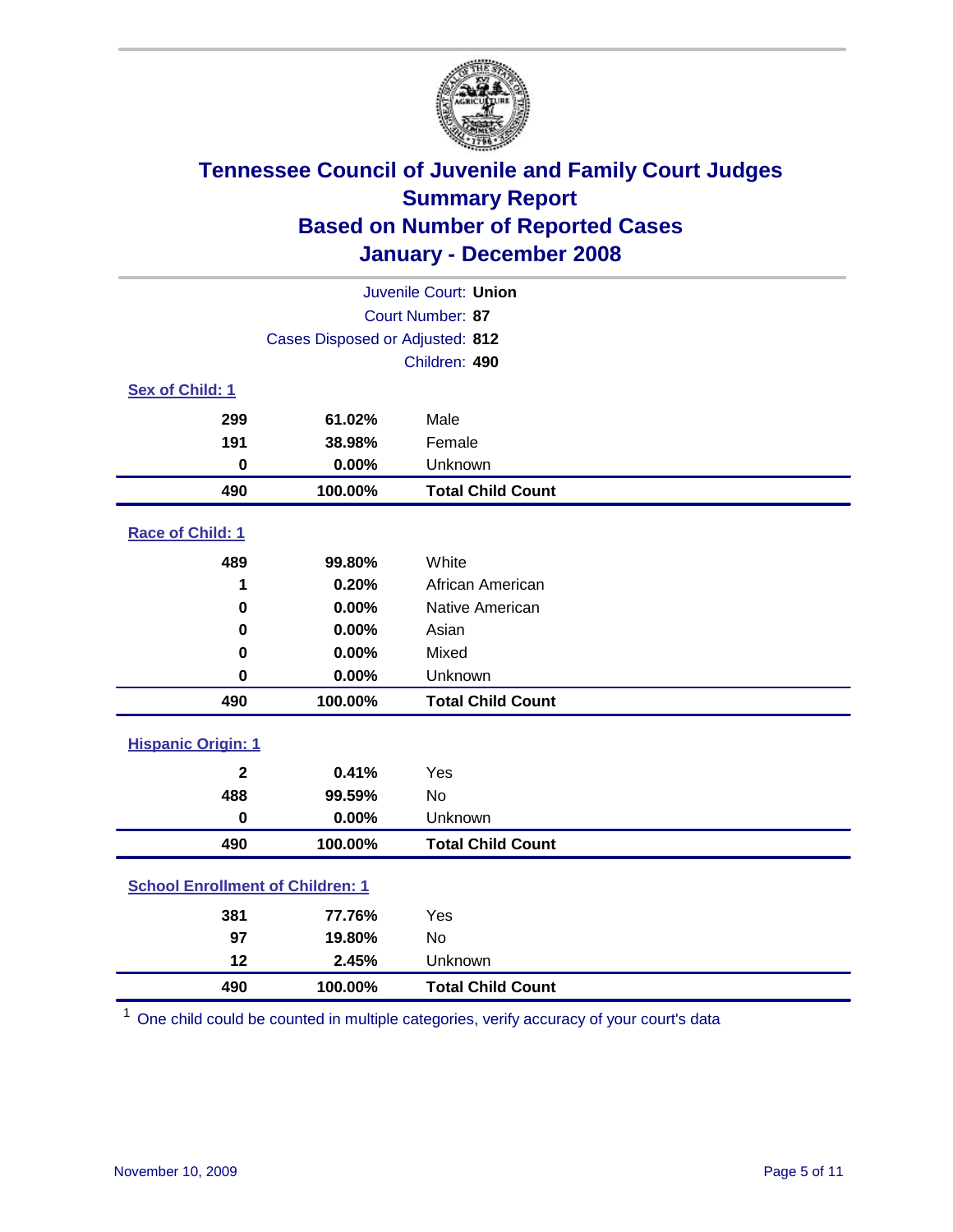

Court Number: **87** Juvenile Court: **Union** Cases Disposed or Adjusted: **812** Children: **490**

#### **Living Arrangement of Child at Time of Referral: 1**

| 490 | 100.00%  | <b>Total Child Count</b>     |
|-----|----------|------------------------------|
| 2   | 0.41%    | Other                        |
| 6   | 1.22%    | Unknown                      |
| 0   | $0.00\%$ | Independent                  |
| 0   | $0.00\%$ | In an Institution            |
| 7   | 1.43%    | In a Residential Center      |
| 2   | 0.41%    | In a Group Home              |
| 40  | 8.16%    | With Foster Family           |
| 6   | 1.22%    | <b>With Adoptive Parents</b> |
| 97  | 19.80%   | <b>With Relatives</b>        |
| 55  | 11.22%   | <b>With Father</b>           |
| 161 | 32.86%   | With Mother                  |
| 10  | 2.04%    | With Mother and Stepfather   |
| 7   | 1.43%    | With Father and Stepmother   |
| 97  | 19.80%   | With Both Biological Parents |
|     |          |                              |

#### **Type of Detention: 2**

| 812 | 100.00%  | <b>Total Detention Count</b> |  |
|-----|----------|------------------------------|--|
| 0   | $0.00\%$ | Other                        |  |
| 801 | 98.65%   | Does Not Apply               |  |
| 1   | 0.12%    | <b>Unknown</b>               |  |
| 0   | $0.00\%$ | <b>Psychiatric Hospital</b>  |  |
| 0   | $0.00\%$ | Jail - No Separation         |  |
| 0   | $0.00\%$ | Jail - Partial Separation    |  |
| 0   | $0.00\%$ | Jail - Complete Separation   |  |
| 10  | 1.23%    | Juvenile Detention Facility  |  |
| 0   | $0.00\%$ | Non-Secure Placement         |  |
|     |          |                              |  |

<sup>1</sup> One child could be counted in multiple categories, verify accuracy of your court's data

<sup>2</sup> If different than number of Cases (812) verify accuracy of your court's data.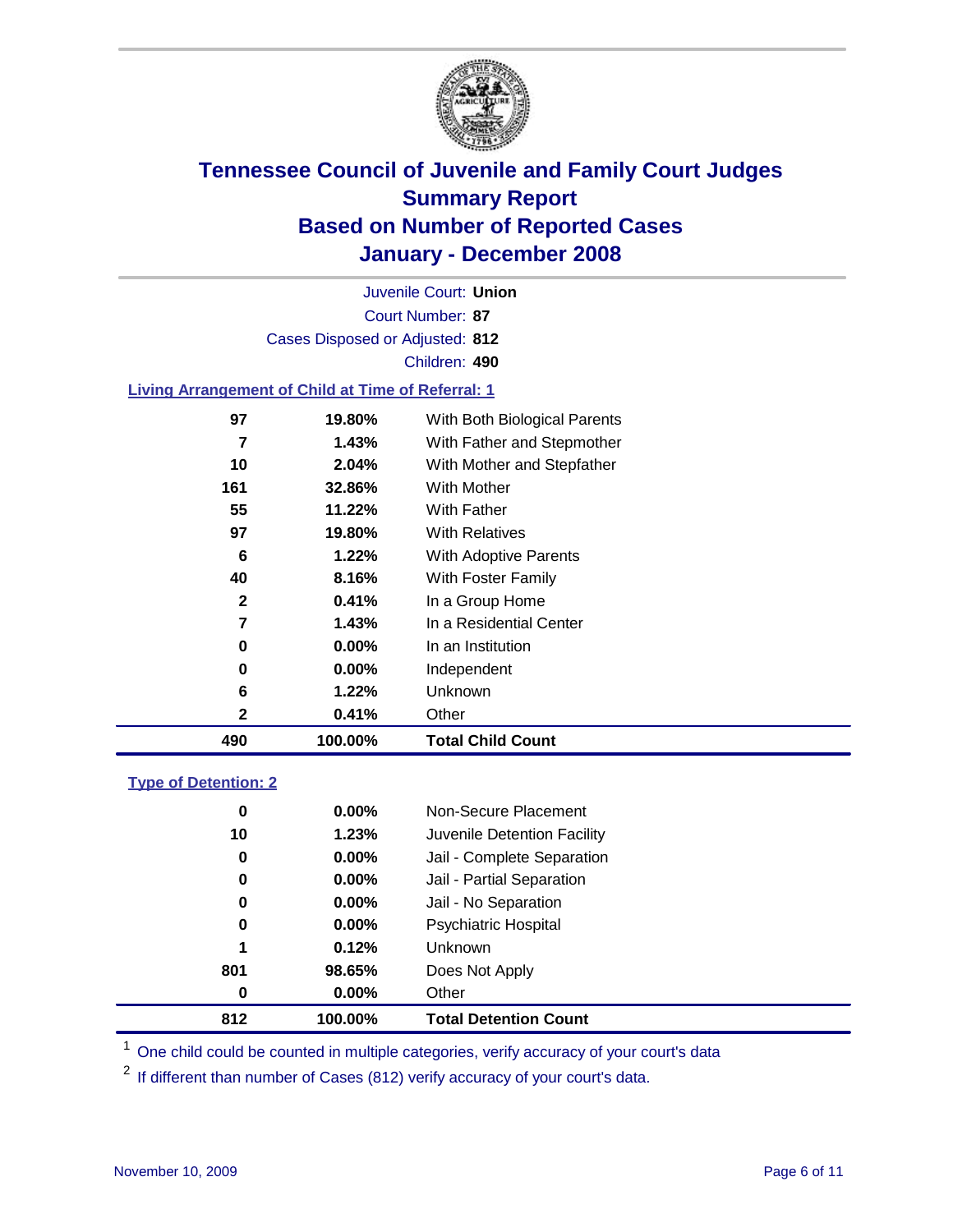

|                                                    | Juvenile Court: Union           |                                      |  |  |  |
|----------------------------------------------------|---------------------------------|--------------------------------------|--|--|--|
| Court Number: 87                                   |                                 |                                      |  |  |  |
|                                                    | Cases Disposed or Adjusted: 812 |                                      |  |  |  |
|                                                    |                                 | Children: 490                        |  |  |  |
| <b>Placement After Secure Detention Hearing: 1</b> |                                 |                                      |  |  |  |
| $\bf{0}$                                           | 0.00%                           | Returned to Prior Living Arrangement |  |  |  |
| 9                                                  | 1.11%                           | Juvenile Detention Facility          |  |  |  |
| $\bf{0}$                                           | 0.00%                           | Jail                                 |  |  |  |
| 0                                                  | 0.00%                           | Shelter / Group Home                 |  |  |  |
| 1                                                  | 0.12%                           | <b>Foster Family Home</b>            |  |  |  |
| 0                                                  | 0.00%                           | Psychiatric Hospital                 |  |  |  |
|                                                    | 0.12%                           | Unknown                              |  |  |  |
| 801                                                | 98.65%                          | Does Not Apply                       |  |  |  |
| 0                                                  | 0.00%                           | Other                                |  |  |  |
| 812                                                | 100.00%                         | <b>Total Placement Count</b>         |  |  |  |
| <b>Intake Actions: 2</b>                           |                                 |                                      |  |  |  |
|                                                    |                                 |                                      |  |  |  |
| 324                                                | 39.04%                          | <b>Petition Filed</b>                |  |  |  |
| 1                                                  | 0.12%                           | <b>Motion Filed</b>                  |  |  |  |
| $\mathbf 2$                                        | 0.24%                           | <b>Citation Processed</b>            |  |  |  |
| 3                                                  | 0.36%                           | Notification of Paternity Processed  |  |  |  |
| 364                                                | 43.86%                          | Scheduling of Judicial Review        |  |  |  |
| 0                                                  | 0.00%                           | Scheduling of Administrative Review  |  |  |  |
| 133                                                | 16.02%                          | Scheduling of Foster Care Review     |  |  |  |
| $\bf{0}$                                           | 0.00%                           | Unknown                              |  |  |  |
| 1                                                  | 0.12%                           | Does Not Apply                       |  |  |  |
| $\mathbf 2$                                        | 0.24%                           | Other                                |  |  |  |
| 830                                                | 100.00%                         | <b>Total Intake Count</b>            |  |  |  |

<sup>1</sup> If different than number of Cases (812) verify accuracy of your court's data.

<sup>2</sup> If different than number of Referral Reasons (830), verify accuracy of your court's data.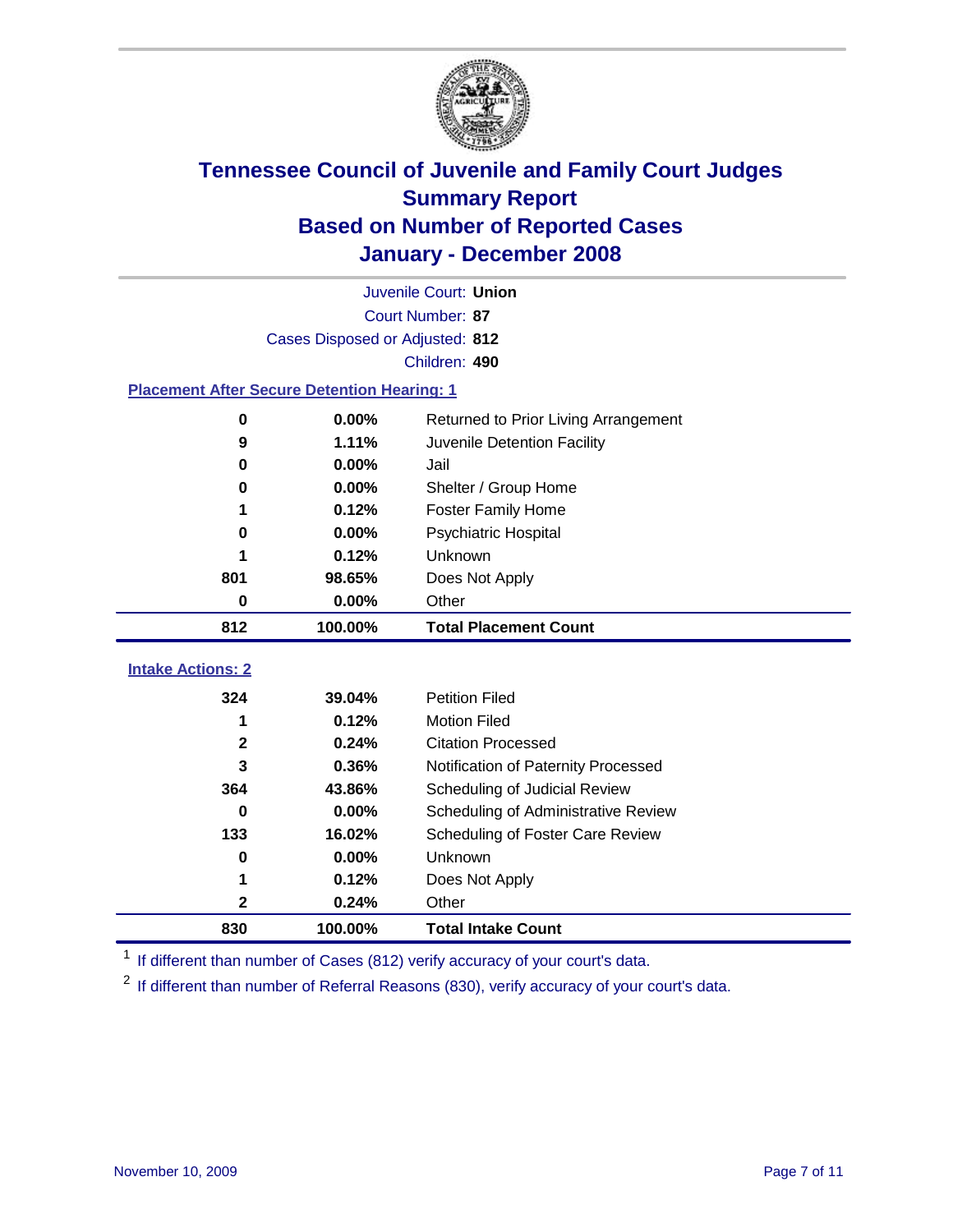

Court Number: **87** Juvenile Court: **Union** Cases Disposed or Adjusted: **812** Children: **490**

#### **Last Grade Completed by Child: 1**

| 88       | 17.96%  | Too Young for School     |
|----------|---------|--------------------------|
| $\bf{0}$ | 0.00%   | Preschool                |
| 12       | 2.45%   | Kindergarten             |
| 18       | 3.67%   | 1st Grade                |
| 19       | 3.88%   | 2nd Grade                |
| 17       | 3.47%   | 3rd Grade                |
| 20       | 4.08%   | 4th Grade                |
| 14       | 2.86%   | 5th Grade                |
| 19       | 3.88%   | 6th Grade                |
| 31       | 6.33%   | 7th Grade                |
| 37       | 7.55%   | 8th Grade                |
| 72       | 14.69%  | 9th Grade                |
| 61       | 12.45%  | 10th Grade               |
| 36       | 7.35%   | 11th Grade               |
| 12       | 2.45%   | 12th Grade               |
| $\bf{0}$ | 0.00%   | Non-Graded Special Ed    |
| 3        | 0.61%   | <b>GED</b>               |
| 4        | 0.82%   | Graduated                |
| $\bf{0}$ | 0.00%   | Never Attended School    |
| 27       | 5.51%   | Unknown                  |
| $\bf{0}$ | 0.00%   | Other                    |
| 490      | 100.00% | <b>Total Child Count</b> |

### **Enrolled in Special Education: 1**

| 490 | 100.00% | <b>Total Child Count</b> |  |
|-----|---------|--------------------------|--|
| 25  | 5.10%   | Unknown                  |  |
| 441 | 90.00%  | No                       |  |
| 24  | 4.90%   | Yes                      |  |
|     |         |                          |  |

<sup>1</sup> One child could be counted in multiple categories, verify accuracy of your court's data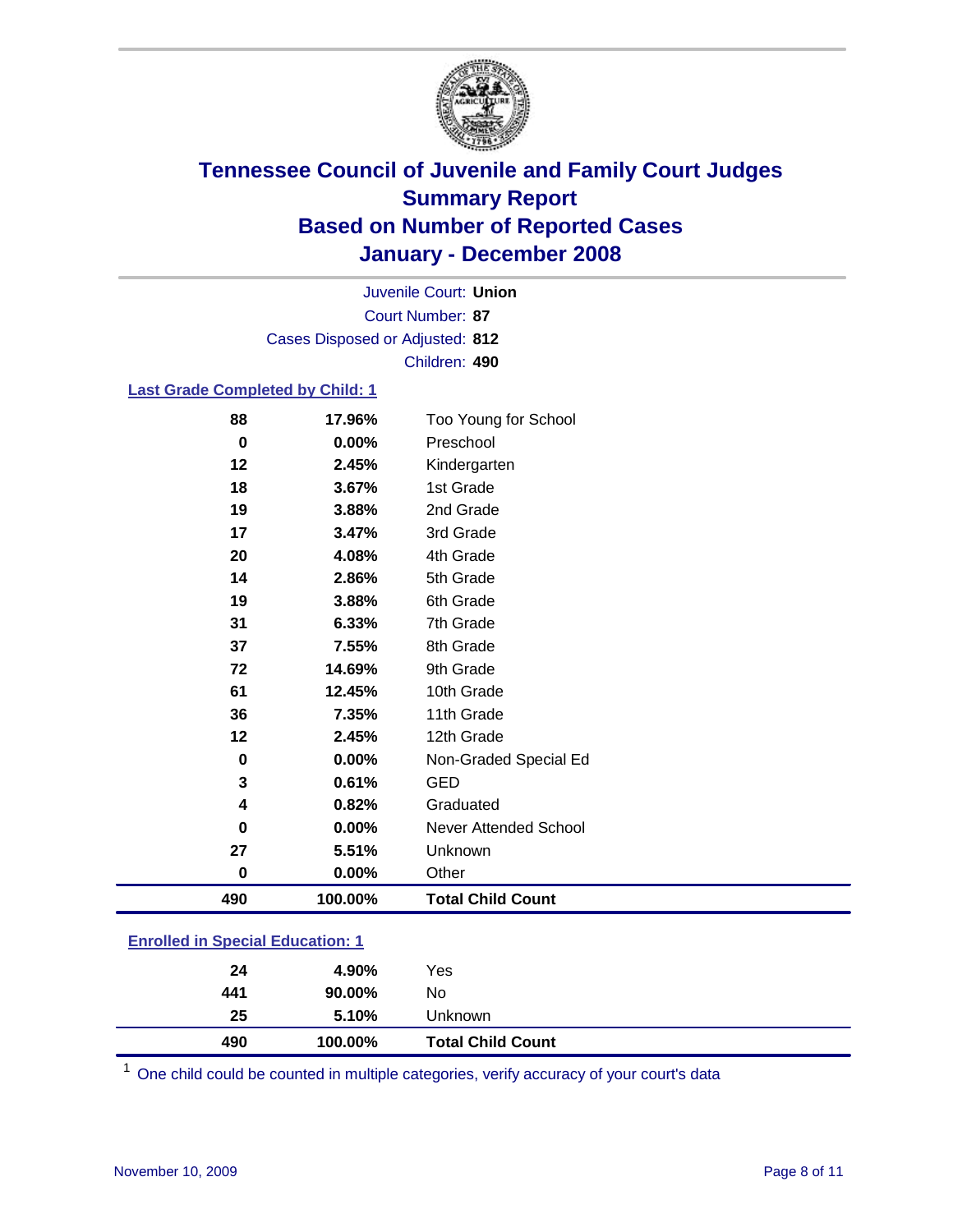

|                              |                                 | Juvenile Court: Union     |  |  |  |
|------------------------------|---------------------------------|---------------------------|--|--|--|
|                              |                                 | Court Number: 87          |  |  |  |
|                              | Cases Disposed or Adjusted: 812 |                           |  |  |  |
|                              |                                 | Children: 490             |  |  |  |
| <b>Action Executed By: 1</b> |                                 |                           |  |  |  |
| 830                          | 100.00%                         | Judge                     |  |  |  |
| 0                            | $0.00\%$                        | Referee                   |  |  |  |
| 0                            | $0.00\%$                        | <b>YSO</b>                |  |  |  |
| 0                            | $0.00\%$                        | Other                     |  |  |  |
| $\bf{0}$                     | $0.00\%$                        | Unknown                   |  |  |  |
| 830                          | 100.00%                         | <b>Total Action Count</b> |  |  |  |

### **Formal / Informal Actions: 1**

| 7            | 0.84%    | Dismissed                                        |
|--------------|----------|--------------------------------------------------|
| 10           | 1.20%    | Retired / Nolle Prosequi                         |
| 0            | $0.00\%$ | <b>Complaint Substantiated Delinquent</b>        |
| 7            | 0.84%    | <b>Complaint Substantiated Status Offender</b>   |
| 5            | 0.60%    | <b>Complaint Substantiated Dependent/Neglect</b> |
| 0            | $0.00\%$ | <b>Complaint Substantiated Abused</b>            |
| $\mathbf{2}$ | 0.24%    | <b>Complaint Substantiated Mentally III</b>      |
| 0            | $0.00\%$ | Informal Adjustment                              |
| 5            | 0.60%    | <b>Pretrial Diversion</b>                        |
| 0            | $0.00\%$ | <b>Transfer to Adult Court Hearing</b>           |
| 0            | $0.00\%$ | Charges Cleared by Transfer to Adult Court       |
| 5            | 0.60%    | Special Proceeding                               |
| 54           | 6.51%    | <b>Review Concluded</b>                          |
| 730          | 87.95%   | Case Held Open                                   |
| 5            | $0.60\%$ | Other                                            |
| 0            | $0.00\%$ | Unknown                                          |
| 830          | 100.00%  | <b>Total Action Count</b>                        |

<sup>1</sup> If different than number of Referral Reasons (830), verify accuracy of your court's data.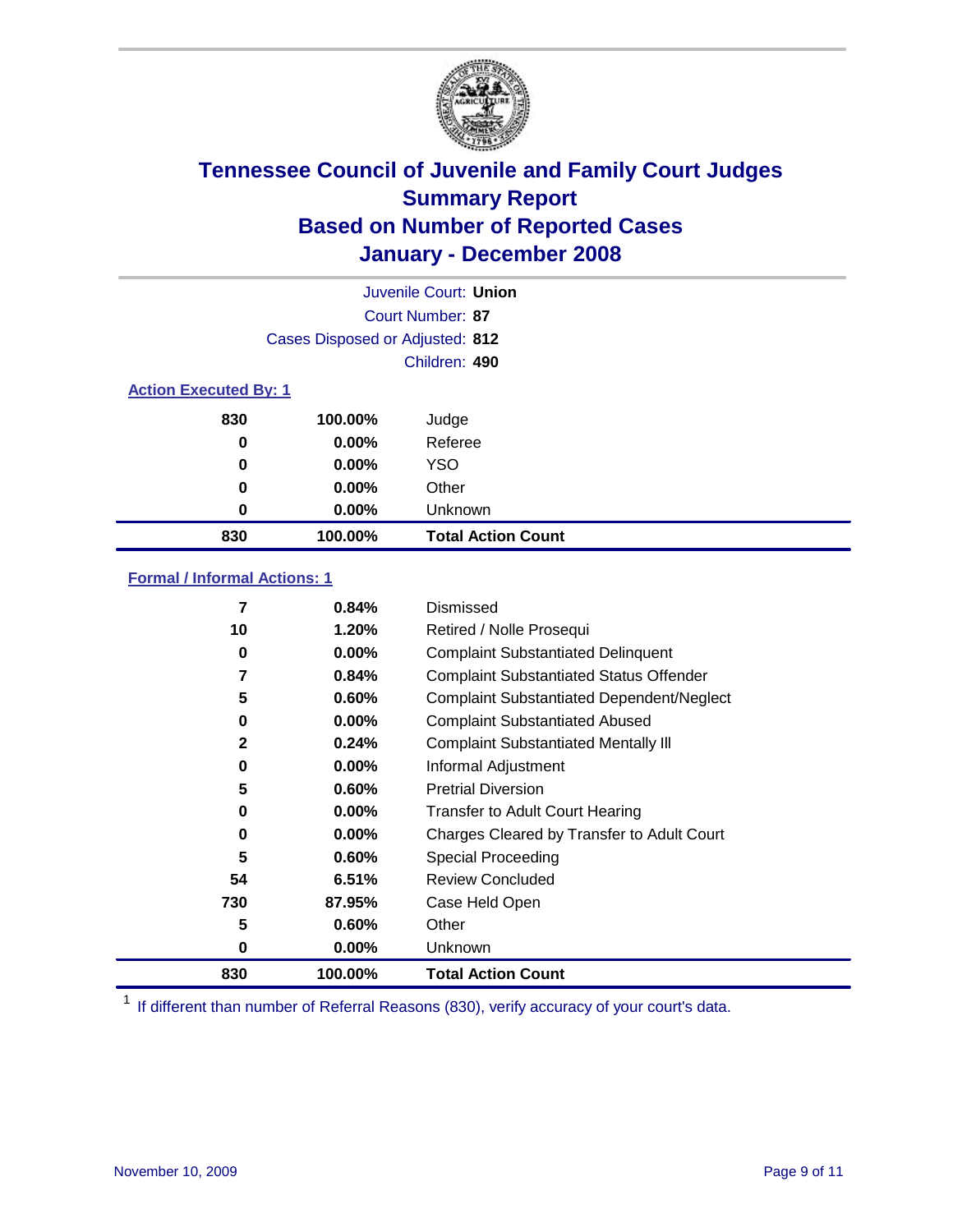

|                       |                                 | Juvenile Court: Union                                 |
|-----------------------|---------------------------------|-------------------------------------------------------|
|                       |                                 | Court Number: 87                                      |
|                       | Cases Disposed or Adjusted: 812 |                                                       |
|                       |                                 | Children: 490                                         |
| <b>Case Outcomes:</b> |                                 | There can be multiple outcomes for one child or case. |
| 17                    | 2.07%                           | Case Dismissed                                        |
| 76                    | 9.26%                           | Case Retired or Nolle Prosequi                        |
| 3                     | 0.37%                           | Warned / Counseled                                    |
| 483                   | 58.83%                          | Held Open For Review                                  |
| 1                     | 0.12%                           | Supervision / Probation to Juvenile Court             |
| 1                     | 0.12%                           | <b>Probation to Parents</b>                           |
| 27                    | 3.29%                           | Referral to Another Entity for Supervision / Service  |
| 1                     | 0.12%                           | Referred for Mental Health Counseling                 |
| 1                     | 0.12%                           | Referred for Alcohol and Drug Counseling              |
| 1                     | 0.12%                           | <b>Referred to Alternative School</b>                 |
| 0                     | 0.00%                           | Referred to Private Child Agency                      |
| 7                     | 0.85%                           | Referred to Defensive Driving School                  |
| 0                     | 0.00%                           | Referred to Alcohol Safety School                     |
| 0                     | 0.00%                           | Referred to Juvenile Court Education-Based Program    |
| 0                     | 0.00%                           | Driver's License Held Informally                      |
| 0                     | 0.00%                           | <b>Voluntary Placement with DMHMR</b>                 |
| 0                     | 0.00%                           | <b>Private Mental Health Placement</b>                |
| 0                     | 0.00%                           | <b>Private MR Placement</b>                           |
| 3                     | 0.37%                           | Placement with City/County Agency/Facility            |
| 0                     | 0.00%                           | Placement with Relative / Other Individual            |
| 1                     | 0.12%                           | Fine                                                  |
| 1                     | 0.12%                           | <b>Public Service</b>                                 |
| 1                     | 0.12%                           | Restitution                                           |
| 0                     | 0.00%                           | <b>Runaway Returned</b>                               |
| 0                     | 0.00%                           | No Contact Order                                      |
| 0                     | 0.00%                           | Injunction Other than No Contact Order                |
| 0                     | 0.00%                           | <b>House Arrest</b>                                   |
| 0                     | 0.00%                           | <b>Court Defined Curfew</b>                           |
| 0                     | 0.00%                           | Dismissed from Informal Adjustment                    |
| 4                     | 0.49%                           | <b>Dismissed from Pretrial Diversion</b>              |
| 0                     | 0.00%                           | Released from Probation                               |
| 0                     | 0.00%                           | <b>Transferred to Adult Court</b>                     |
| 0                     | 0.00%                           | <b>DMHMR Involuntary Commitment</b>                   |